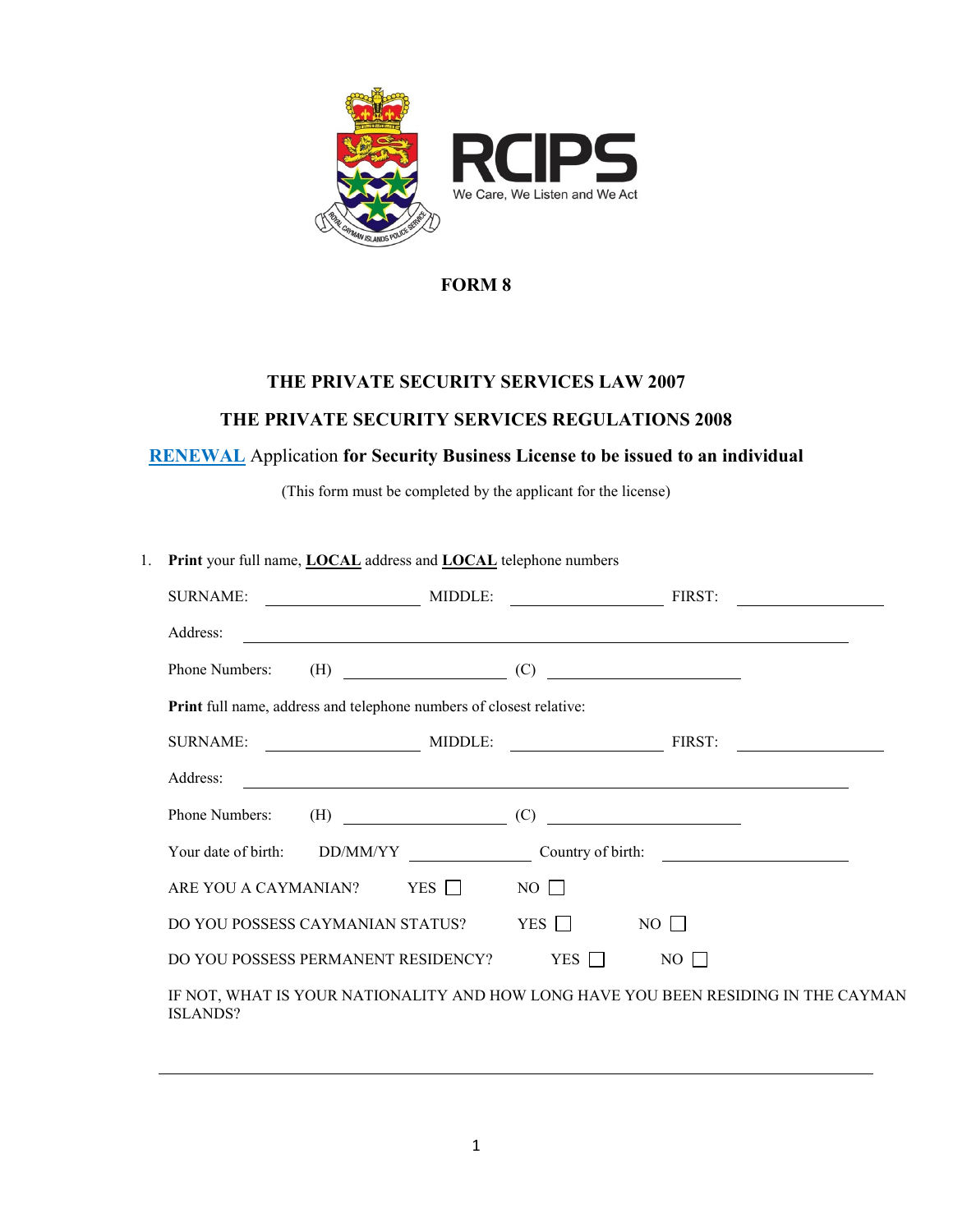

#### **APPLICANT MUST SUBMIT THE RELEVANT DOCUMENT (S) TO SUPPORT ANSWERS TO QUESTIONS 2. (a) (b) (c) or (d) AS APPLICABLE.**

| Address:                                                                                                  |                                                                                                                                                                                                                                |                                                                                                                      |  |
|-----------------------------------------------------------------------------------------------------------|--------------------------------------------------------------------------------------------------------------------------------------------------------------------------------------------------------------------------------|----------------------------------------------------------------------------------------------------------------------|--|
| Phone Numbers:                                                                                            | $(H)$ (E) (C) and the contract of the contract of the contract of the contract of the contract of the contract of the contract of the contract of the contract of the contract of the contract of the contract of the contract |                                                                                                                      |  |
| 3.<br>Provide the relevant information for the following: (Mark $(N/A)$ where question is not applicable) |                                                                                                                                                                                                                                |                                                                                                                      |  |
| (a)                                                                                                       |                                                                                                                                                                                                                                |                                                                                                                      |  |
| (b)<br>Work Permit No.                                                                                    |                                                                                                                                                                                                                                | Expiry Day: dd/mm/yy                                                                                                 |  |
| (c)<br>Gainful Occupation Lic. No.                                                                        |                                                                                                                                                                                                                                |                                                                                                                      |  |
| (d)<br>Name of Pension Plan Provider:<br>Telephone Number:<br>Administrator:                              |                                                                                                                                                                                                                                |                                                                                                                      |  |
| (e)<br>Name of Health Insurance Provider:<br>Telephone Number:<br><b>Issued Date:</b>                     |                                                                                                                                                                                                                                | <u> Alexandria de la contrada de la contrada de la contrada de la contrada de la contrada de la contrada de la c</u> |  |
| $\frac{d \frac{d}{m}}{y}$                                                                                 | Expiry Date: $\frac{d}{d}$                                                                                                                                                                                                     |                                                                                                                      |  |
| (f)<br>Name of the Security Company:<br>Address:<br>Telephone Number:                                     |                                                                                                                                                                                                                                |                                                                                                                      |  |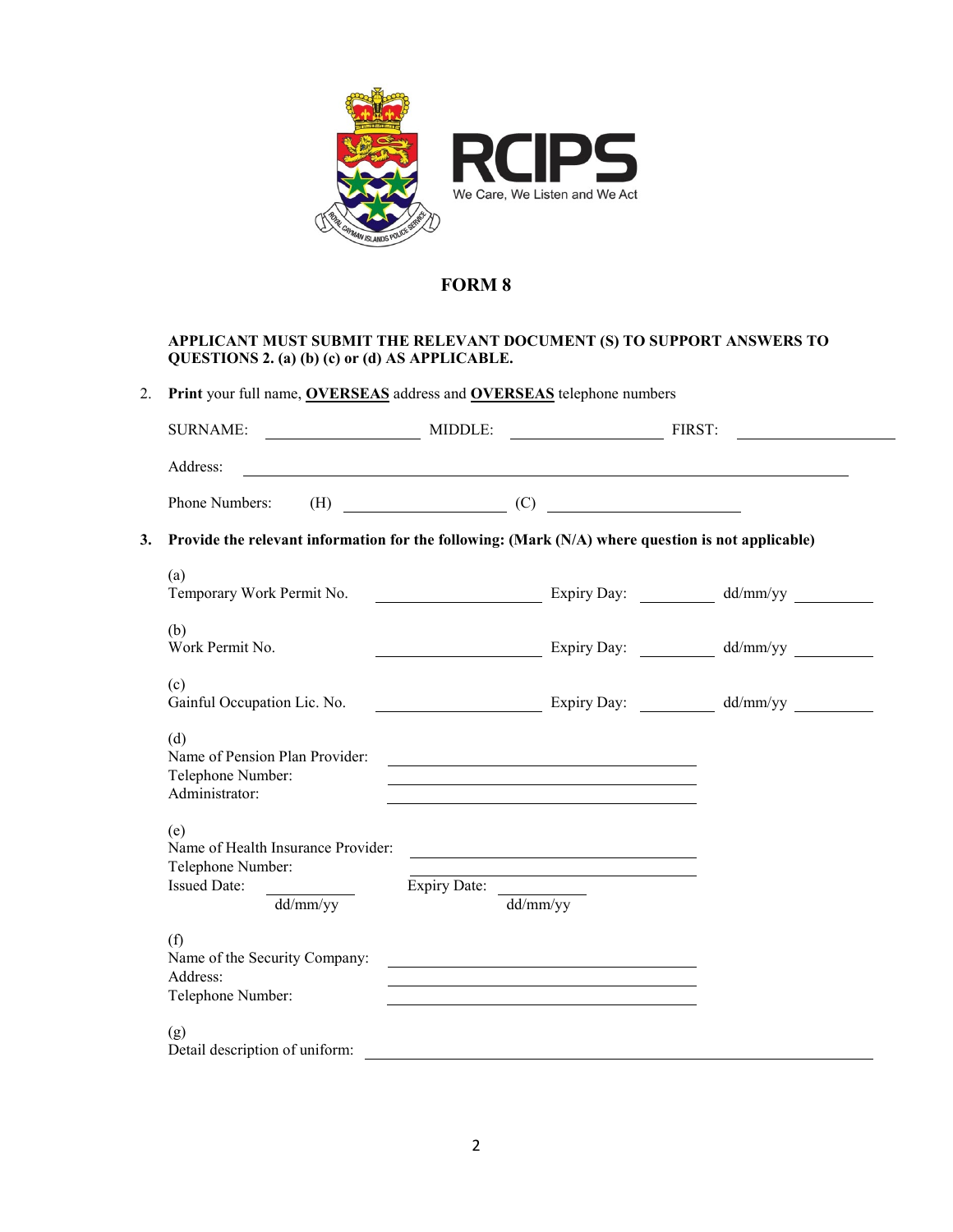

Detail description of vehicle including Reg. No., expiration date of vehicle Reg., name of Insurance Company and expiration date of Ins. Certificate:

Registration Number: Vehicle Model: Expiration Date of Vehicle Coupon:

dd/mm/yy

Company of Vehicle Insurance: Expiration Date of Vehicle Insurance:

dd/mm/yy

4.

Have you ever been convicted of a Criminal or Traffic offence in any country?  $YES \Box$  NO  $\square$ 

If yes, give details of any offence (s) the year (s) and Country in which conviction (s) were committed:

| <b>OFFENCES</b> | <b>COUNTRY</b> | YEAR OF CONVICTION |
|-----------------|----------------|--------------------|
|                 |                |                    |
|                 |                |                    |
|                 |                |                    |
|                 |                |                    |

**Applicant to provide a current Cayman Police record if you are a resident in the Cayman Islands for more than 6 months or a Police record from a foreign country of origin if resided in for the last 6 months.**

**Applicant to provide two (2) color full face passport size photographs which are to be notarized.**

| ۰                   |  |
|---------------------|--|
| n sa<br>٥           |  |
| ۰,<br>۰.<br>۰,<br>٧ |  |

6.

| Have you ever been refused a Security Business License?                                  | YES | NO           |           |
|------------------------------------------------------------------------------------------|-----|--------------|-----------|
| If yes, state the reasons:                                                               |     |              |           |
| Is the applicant currently the subject of any resolution or petition for its winding up? |     | $YES$ $\Box$ | $NO \Box$ |
| If yes, give details:                                                                    |     |              |           |